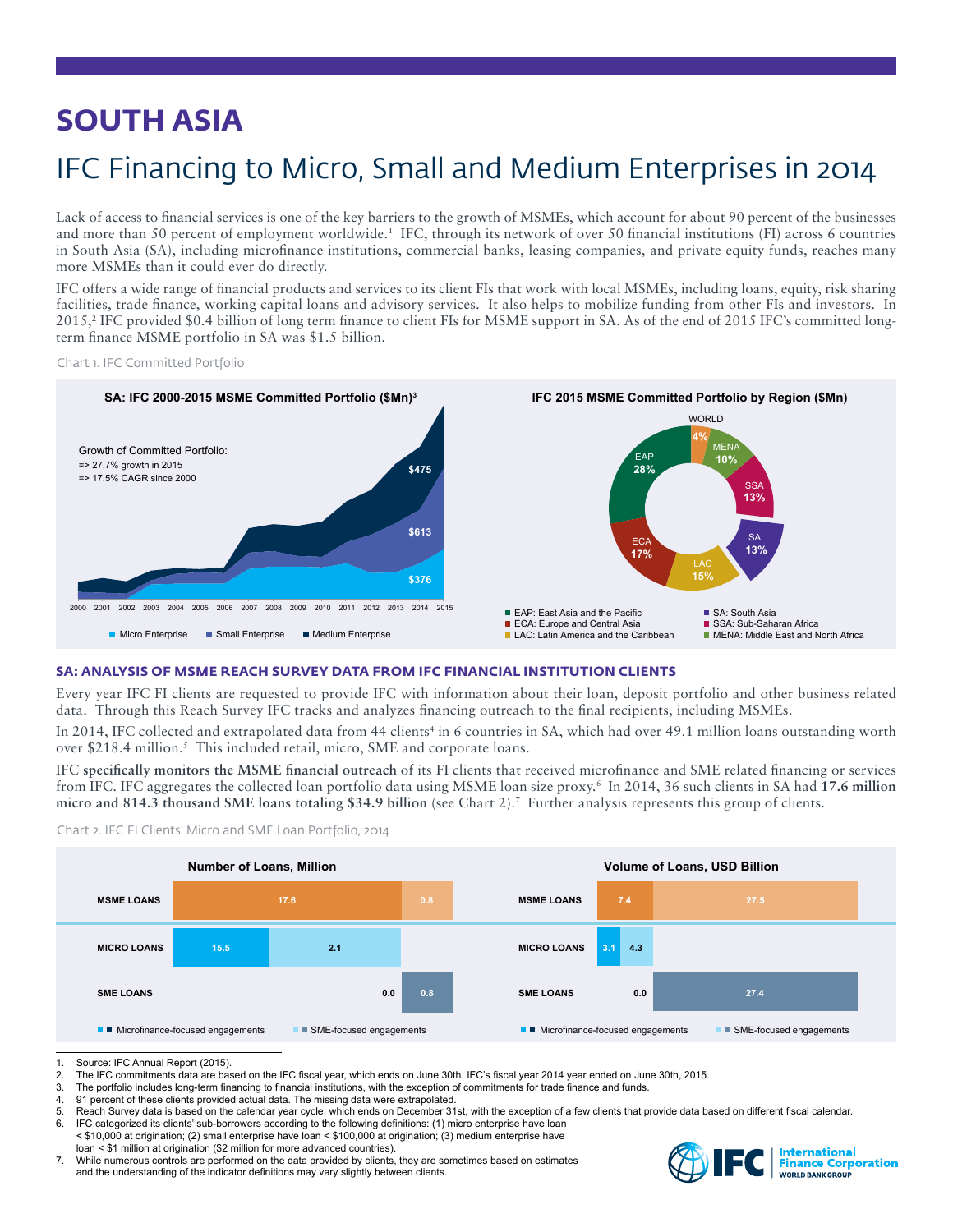

Chart 3. SA: IFC FI Clients' Micro and SME Loan Portfolio by Region and Loan Size at Origination, 2014



## **SA: IFC CLIENTS' LOAN PORTFOLIO BY TYPE OF IFC ENGAGEMENT**

Depending on the type of engagement, IFC places its clients in two categories: FIs supported by IFC in the area of microfinance, and FIs supported by IFC in the area of SME financing.

## **MICROFINANCE FOCUSED ENGAGEMENTS**

In 2014, IFC was able to survey or extrapolate outreach data from 14 FI clients with microfinance-focused engagements in 3 countries, 71.4 percent of these clients received advisory services from IFC.

## **SME FOCUSED ENGAGEMENTS**

In 2014, IFC was able to survey or extrapolate outreach data from 22 FI clients with SME-focused engagements in 4 countries, 22.7 percent of these clients received advisory services from IFC.

Chart 4. SA: IFC Clients' Loan Portfolio Composition by Micro, Small and Medium Loans, 2014



Table 1. Microfinance Focused Engagements in SA: Detailed Loan Portfolio Breakdown, 2014

|        | <b>Outstanding Loan</b><br><b>Portfolio</b> |           | Average<br><b>Loan Size</b> | <b>Number of</b><br>Loans to<br>women <sup>8</sup> | <b>NPL</b><br>percent <sup>9</sup> |
|--------|---------------------------------------------|-----------|-----------------------------|----------------------------------------------------|------------------------------------|
| Loan   | <b>Number</b>                               | '000S     | \$                          | $\frac{9}{6}$                                      | $\%$                               |
| Micro  | 15.522.852                                  | 3.089.325 | 199                         | 97.8%                                              | 0.3%                               |
| Small  | 2.239                                       | 40.830    | 18.236                      | 97.4%                                              | 1.9%                               |
| Medium | 8                                           | 2.313     | 289.187                     | 0.0%                                               | $0.0\%$                            |



Table 2. SME Focused Engagements in SA: Detailed Loan Portfolio Breakdown, 2014

|        | <b>Outstanding Loan</b><br><b>Portfolio</b> |            | Average<br><b>Loan Size</b> | <b>Number of</b><br>Loans to<br>women <sup>8</sup> | <b>NPL</b><br>percent <sup>9</sup> |
|--------|---------------------------------------------|------------|-----------------------------|----------------------------------------------------|------------------------------------|
| Loan   | <b>Number</b>                               | '000S      | S                           | $\%$                                               | $\%$                               |
| Micro  | 2.104.040                                   | 4.321.627  | 2.054                       | 9.8%                                               | 9.0%                               |
| Small  | 755.130                                     | 10.849.181 | 14.367                      | 16.0%                                              | 8.9%                               |
| Medium | 56,890                                      | 16.563.136 | 291,142                     | 49.0%                                              | 4.3%                               |

Notably, the portfolios of clients that had micro and SME-focused engagements with IFC were different in terms of loan performance and gender profile. The clients receiving microfinance focused financing and services, reported significant reach to women entrepreneurs and very low NPL levels. Clients with SME-focused engagements also reported significant reach to women entrepreneurs with medium size loans, although the medium loan reach to women has been reported only by 2 clients. The NPL level was at 4.3-9 percent among these clients (see Table 1 and Table 2).



<sup>8.</sup> Estimated percentage of outstanding loans to women in each loan size category. Data was reported by 5 clients with microfinance-focused engagements, and 6 clients with SME-focused engagements.

<sup>9.</sup> Nonperforming Loan (NPL) = > 90 days past due loans.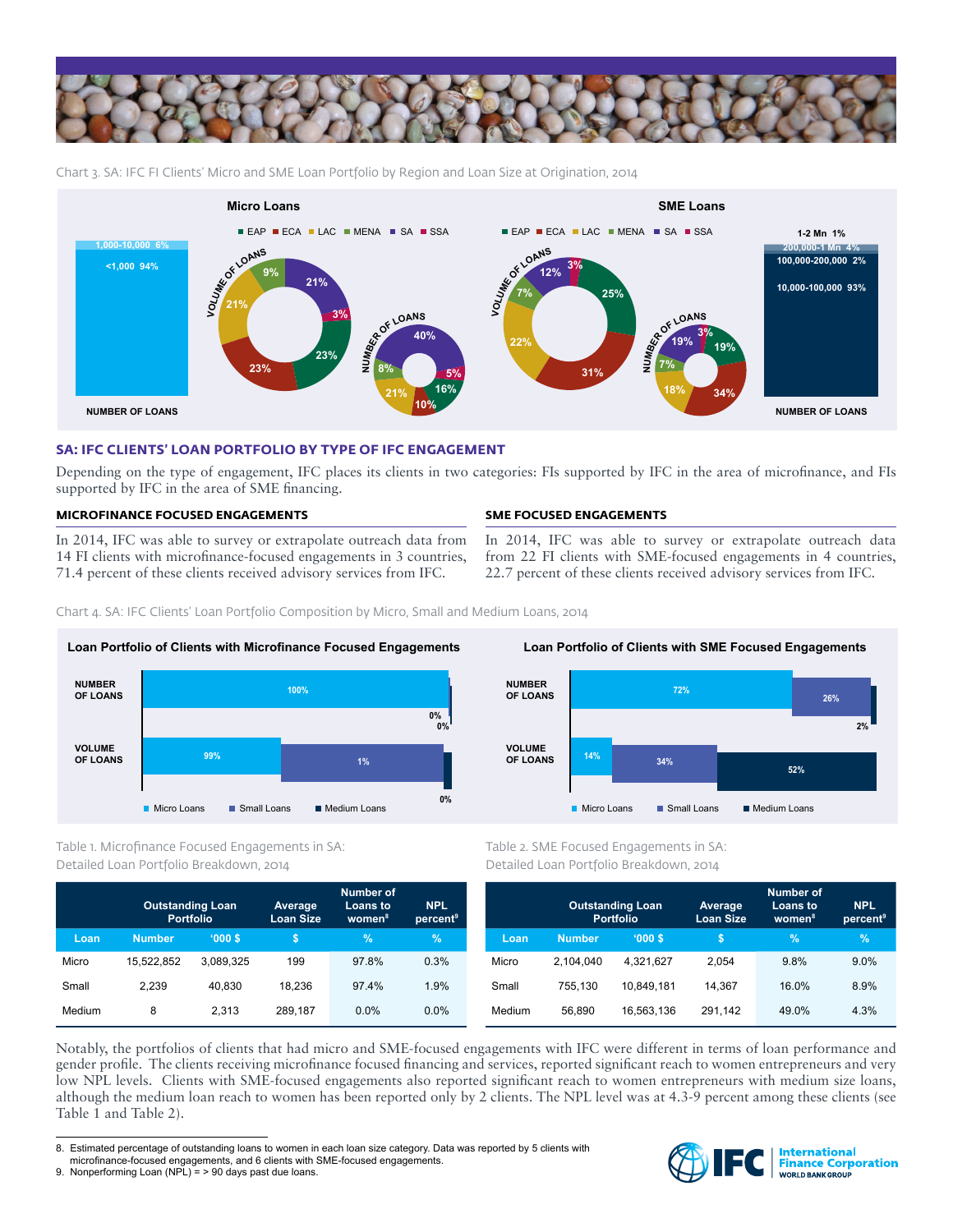

## **SA: MSME LOAN PORTFOLIO GROWTH AND DYNAMICS, 2004-2014**

Volume of micro and SME loan portfolios of clients in SA grew consistently over time. During 2004-2014, their MSME loan portfolio grew by more than twice by number, and by 73.8 percent by volume of loans on a compounded basis.

Three main factors influence MSME loan portfolio growth: changes in the MSME portfolio among existing IFC clients, entries of new clients, and exits of existing clients, when, for example, IFC loans get fully repaid. The dynamics of these factors determines the MSME Reach growth trends from year to year.

In 2014, MSME loan volume of 24 existing clients grew by 11.1 percent, while the number of such loans more than doubled over the year.

In 2014, 9 new IFC clients in SA contributed to the wider MSME outreach with 2.0 million loan portfolio totaling in \$1.6 billion. Only 5 from which IFC has exited investments stopped reporting. Their joint MSME portfolio counted 832.0 thousand loans worth \$727.5 million. As a result of these factors, the volume of MSME loans increased by 13.5 percent, while the number of loans increased by 174.8 percent in 2014 compared to 2013.

A total of 19 MSME focused clients reported in 2012, 2013, and 2014. During this period, the number of MSME loans they provided grew by 81.0 percent and volume increased by 11.2 percent on a compounded basis.



Chart 5. SA: IFC Clients' MSME Loan Portfolio Dynamic. Contribution from Existing and New Clients 2004-2014



#### Chart 6. SA: IFC Clients' Micro and SME Loan Portfolio Growth (CAGR), 2004-2014<sup>10</sup>



**CAGR: Micro Loans from Clients with Microfinance** 

### **CAGR: SME Loans from Clients with SME Focused Engagements in SA**



10. Compounded annual growth rate (CAGR) in SA is calculated based on the data from one reporting and repeated client in the CY2004-CY2007 period, three reporting and repeated clients in the CY2008-CY2010 period, nine reporting and